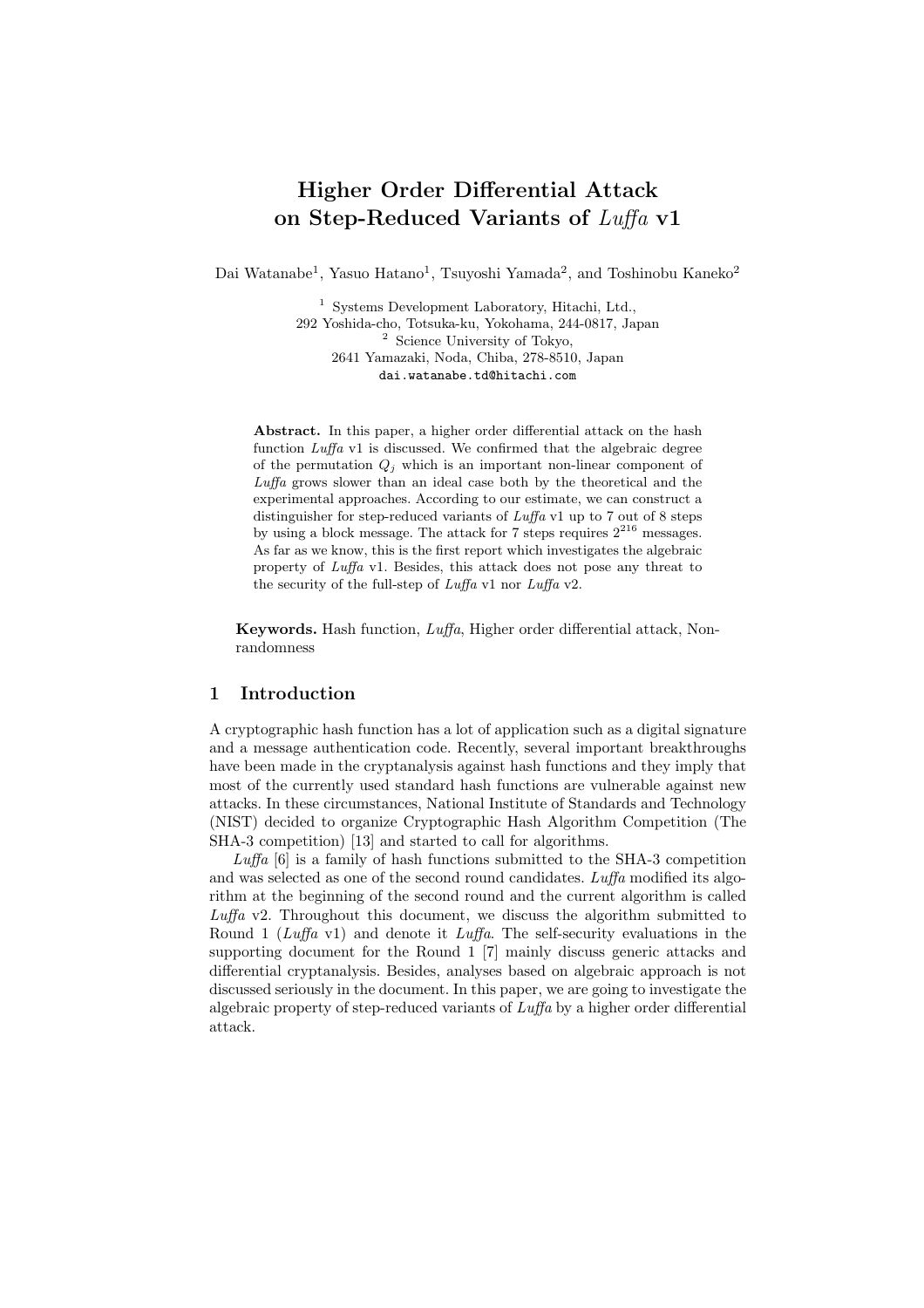An application of a higher order difference to cryptanalysis was suggested by Lai [11] and Knudsen firstly presented the higher order differential attack to a block cipher [10]. The higher order differential attack is a tool to analyze the algebraic property of the target function, especially its algebraic degree. The application to stream ciphers was proposed by Dinur and Shamir [9] and Aumasson et al. proposed a cube tester [1, 2] which intends to detect the nonrandomness of the target function. The cube tester has been applied not only to stream ciphers, but also to several hash functions submitted to the SHA-3 competition such as MD6 and Hamsi. Recently, Aumasson and Meier proposed the zero-sum attack which is an application of the higher order differential attack [3].

In this paper, firstly we confirm that the algebraic degree of  $Q_j$  grows slower than an ideal case both by the theoretical estimate and the experiments. According to our estimate, we can construct a distinguisher for reduced step Luffa up to 7 out of 8 steps by using a block message. The attack for 7 steps requires  $2^{216}$  messages. As far as we know, this is the first report which investigates the algebraic property of  $Luffa$  v1. Besides, this attack does not pose any threat to the security of the full-step of  $Luffa \, v1$  nor  $Luffa \, v2$ .

The rest of this paper is organized as follows: Firstly the specification of Luffa is briefly introduced in Section 2. Secondly the definition of the higher order difference and its basic property is introduced in Section 3. The increase of the algebraic degree by the iteration of the step function is investigated in Section 4. Then the higher order differential attack on step-reduced variant of the permutation  $Q_i$  and its extension to the hash function is given in Section 5. We conclude the discussion in Section 6.

# 2 Specification of  $Luffa$

In this section, we introduce a part of the specification of  $Luffa$  which is needed to describe the attack. Please refer to [6] for the detail of the specification.

#### 2.1 Chaining

The chaining of Luffa is a variant of a sponge function  $[4, 5]$ . Figure 1 shows the basic structure of the chaining. The chaining of a hash function consists of iterations of a round function. The message is padded by 10...0 in order to the padded message length is divisible by 256.

Round Function The round function is a composition of a message injection function MI and w permutations  $Q_i$  of 256 bits input (See Figure 1). Let the input of the *i*-th round be  $(H_0^{(i-1)},...,H_{w-1}^{(i-1)}),$  then the output of the *i*-th round is given by

$$
H_j^{(i)} = Q_j(X_j), \quad 0 \le j < w,
$$
  

$$
X_0 || \cdots || X_{w-1} = MI(H_0^{(i-1)}, \dots, H_{w-1}^{(i-1)}, M^{(i)}),
$$

2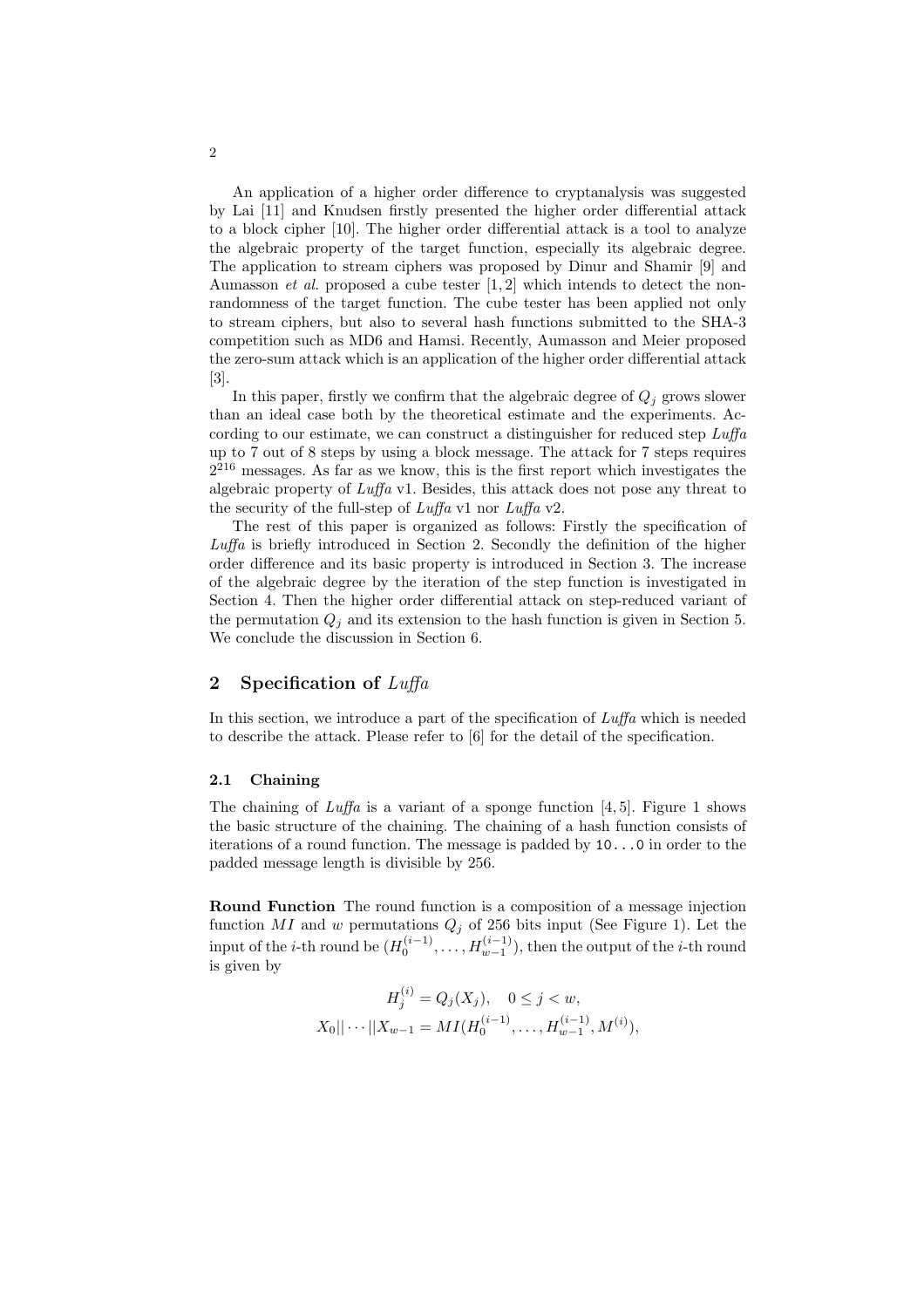

Fig. 1. The Luffa construction

where  $H_j^{(0)} = V_j$ .

In the specification of  $Luffa$ , the input length of the sub-permutation  $Q_i$  is fixed to  $n_b = 256$  bits, and the number of the sub-permutations w is 3, 4 and 5 for the hash length 256, 384 and 512 bits respectively.

The message injection functions can be represented by a matrix over the ring GF(2<sup>8</sup>)<sup>32</sup>. The map from an 8 words value  $(a_0, \ldots, a_7)$  to an element of the ring is defined by  $(\sum_{0 \le k < 8} a_{k,l} x^k)_{0 \le l < 32}$ . Note that the least significant word  $a_7$  is the coefficient of the heading term  $x^7$  in the polynomial representation.

Finalization The finalization consists of iterations of an output function OF and a round function with a fixed message 0x00...0. If the number of (padded) message blocks is more than one, a blank round with a fixed message block 0x00...0 is applied at the beginning of the finalization.

The output function OF XORs all block values and outputs the resultant 256-bit value. Let the output at the *i*-th iteration be  $Z_i$ , then the output function is defined by

$$
Z_i = \bigoplus_{j=0}^{w-1} H_j^{(N+i')},
$$

where  $i' = i$  if  $N = 1$  and  $i' = i + 1$  otherwise. If the hash length is 256-bit, the output is  $Z_i$ . For longer hash lengths, more than one round outputs are used to generate the hash values.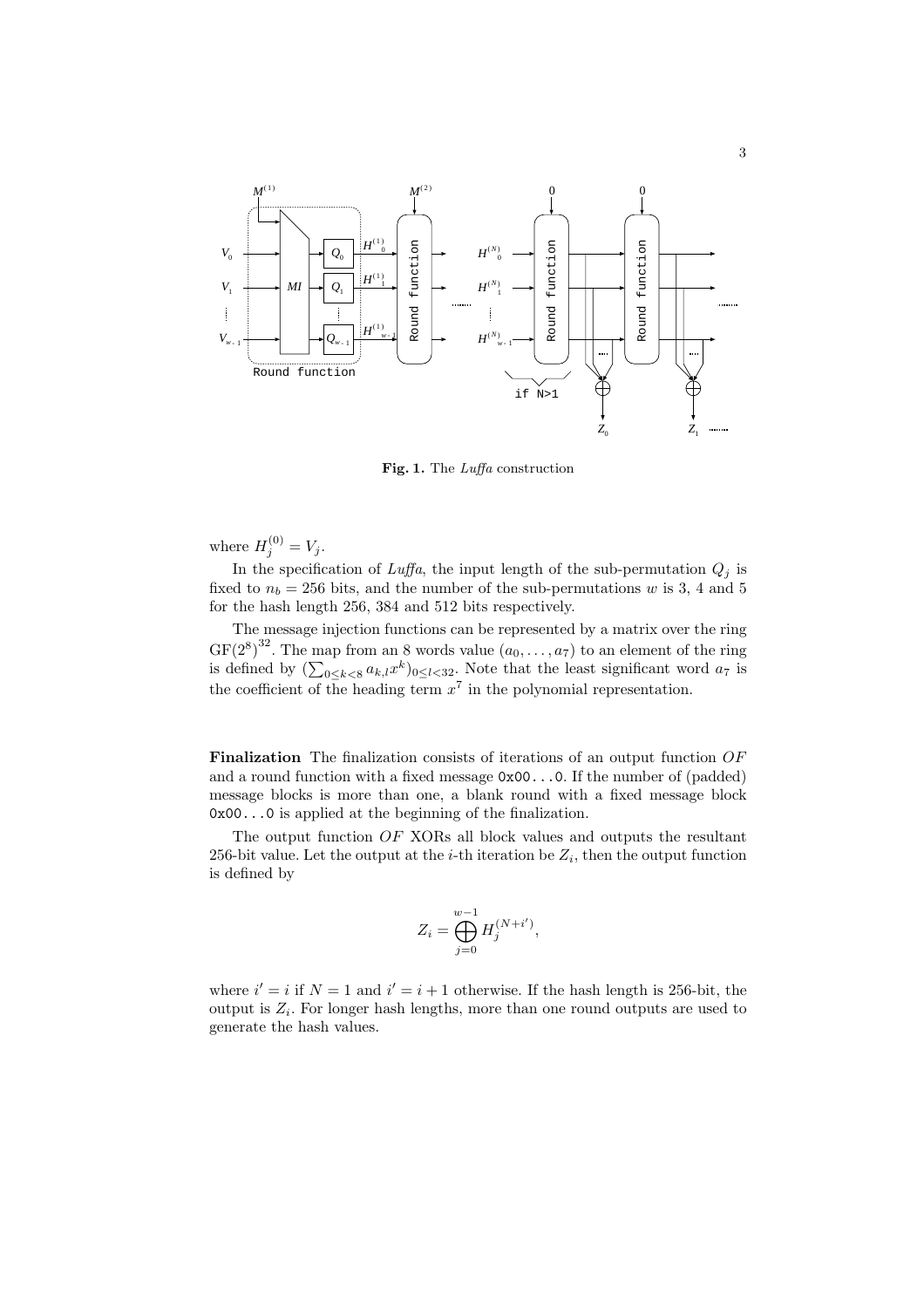

Fig. 2. The step function

#### 2.2 Non-Linear Permutation

The permutation  $Q_i$  is defined as a composition of an input tweak and iterations of a step function Step. The number of iterations of a step function is 8 and the tweak is applied only once per a permutation.

At the beginning of the step function process, the 256 bits data stored in 8 32-bit registers is denoted by  $a_k^{(r)}$  $\binom{r}{k}$  for  $0 \leq k < 8$ . The data before applying the permutation  $Q_j$  is denoted by  $b_k$  and the data after the tweak is denoted by  $a_k^{(0)}$  $\binom{0}{k}$ . The step function consists of the following three functions; SubCrumb, MixWord, AddConstant. The pseudo code for  $Q_j$  is given by

```
Permute(a[8], j){ //Permutation Q_j
    Tweak(a);
    for (r = 0; r < 8; r++){
        SubCrumb(a[0],a[1],[2],a[3]);
        SubCrumb(a[4],a[5],[6],a[7]);
        for (k = 0; k < 4; k++)MixWord(a[k],a[k+4]);
        AddConstant(a, j, r);
    }
}
```
Each function is described below in turn and the tweaks are described in Section 2.2. We omit the description of AddConstant because it is not needed in this paper.

Substitution SubCrumb substitutes *l*-th bits of  $a_0, a_1, a_2, a_3$  (or  $a_4, a_5, a_6, a_7$ ) by an Sbox  $S$  defined by

 $S[16] = \{7, 13, 11, 10, 12, 4, 8, 3, 5, 15, 6, 0, 9, 1, 2, 14\}.$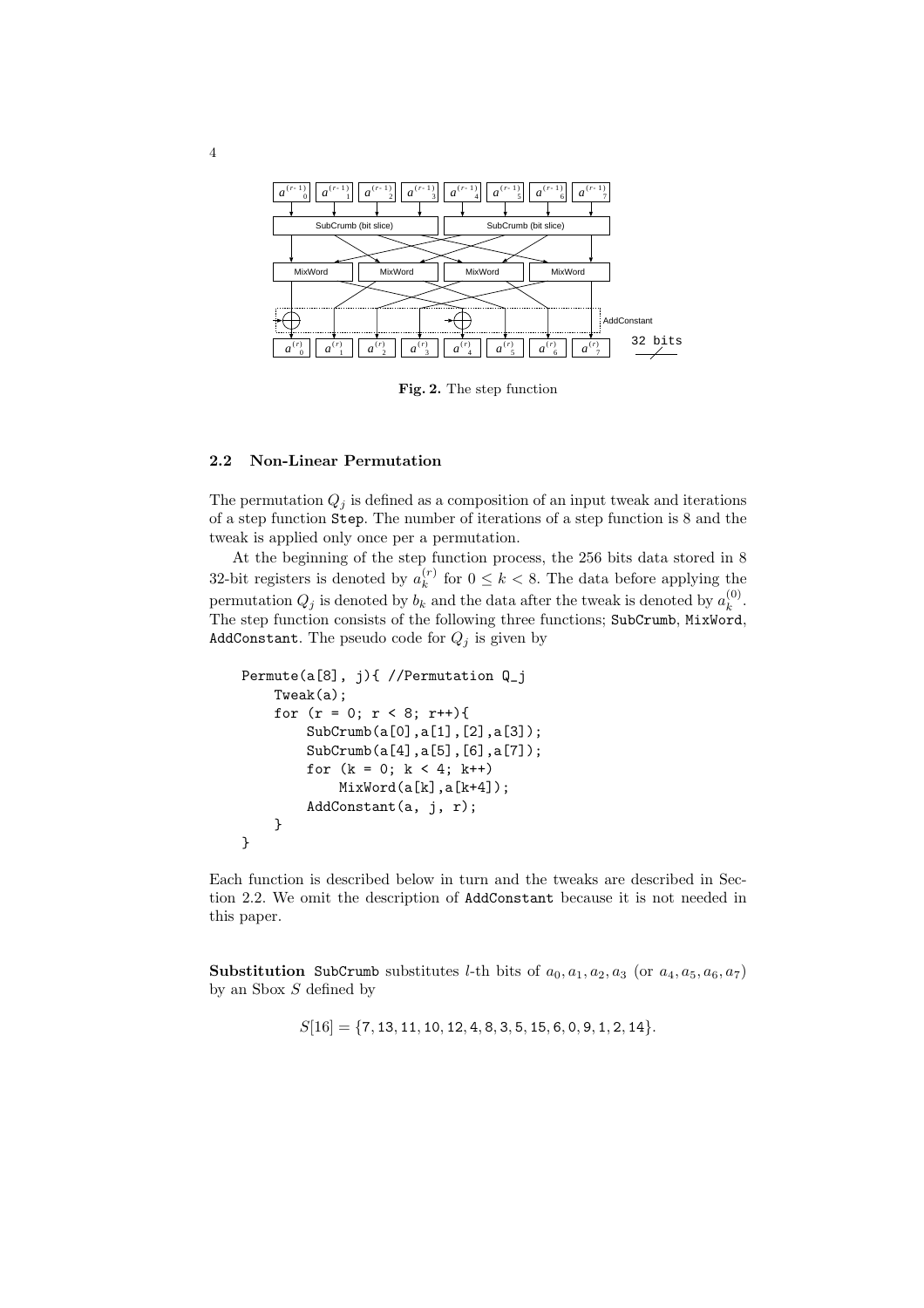Let the output of SubCrumb be  $x_0, x_1, x_2, x_3$  (or  $x_4, x_5, x_6, x_7$ ). Then the substitution by SubCrumb is given by

$$
x_{3,l}||x_{2,l}||x_{1,l}||x_{0,l} = S[a_{3,l}||a_{2,l}||a_{1,l}||a_{0,l}], \quad 0 \le l < 32,
$$
  
\n
$$
x_{7,l}||x_{6,l}||x_{5,l}||x_{4,l} = S[a_{7,l}||a_{6,l}||a_{5,l}||a_{4,l}], \quad 0 \le l < 32.
$$

Linear Diffusion MixWord is a linear permutation of two words. Let the output words be  $y_k$  and  $y_{k+4}$  where  $0 \leq k < 4$ . Then MixWord is given by the following equations:

$$
y_{k+4} = x_{k+4} \oplus x_k,
$$
  
\n
$$
y_k = x_k \lll \sigma_1,
$$
  
\n
$$
y_k = y_k \oplus y_{k+4},
$$
  
\n
$$
y_{k+4} = y_{k+4} \lll \sigma_2,
$$
  
\n
$$
y_{k+4} = y_{k+4} \oplus y_k,
$$
  
\n
$$
y_k = y_k \lll \sigma_3,
$$
  
\n
$$
y_k = y_k \oplus y_{k+4},
$$
  
\n
$$
y_{k+4} = y_{k+4} \lll \sigma_4.
$$

The parameters  $\sigma_i$  are given by  $\sigma_1 = 2, \sigma_2 = 14, \sigma_3 = 10, \sigma_4 = 1$ .

**Tweaks** For each permutation  $Q_i$ , the least significant four words of a 256-bit input are rotated by j bits to the left in 32-bit registers. Let the j-th block,  $k$ -th word input be  $b_{j,k}$  and the tweaked word (namely the input to the first step function) be  $a_{j,k}^{(0)}$ , then the tweak is defined by

$$
a_{j,k,l}^{(0)} = b_{j,k,l}, \quad 0 \le k < 4,
$$
  
\n
$$
a_{j,k,l}^{(0)} = b_{j,k,(l-j \mod 32)}, \quad 4 \le k < 8.
$$

## 3 Higher Order Differential Attack

An application of a higher order difference to cryptanalysis was suggested by Lai [11] and Knudsen firstly presented the higher order differential attack to a block cipher [10]. The higher order differential attack is a tool to analyze the algebraic property of the target function, especially its algebraic degree.

In this section, we give a definition of the higher order difference. In addition, the meaning of the distinguishing attack on a hash function is discussed.

### 3.1 Higher Order Difference

Let  $Y = f(X)$  be a function where  $X \in \mathrm{GF}(2)^n$ ,  $Y \in \mathrm{GF}(2)^m$ . Let  $\{A_1, \ldots, A_i\}$ be a set of linearly independent vectors in  $GF(2)^n$  and  $V^{(i)}$  be the sub-space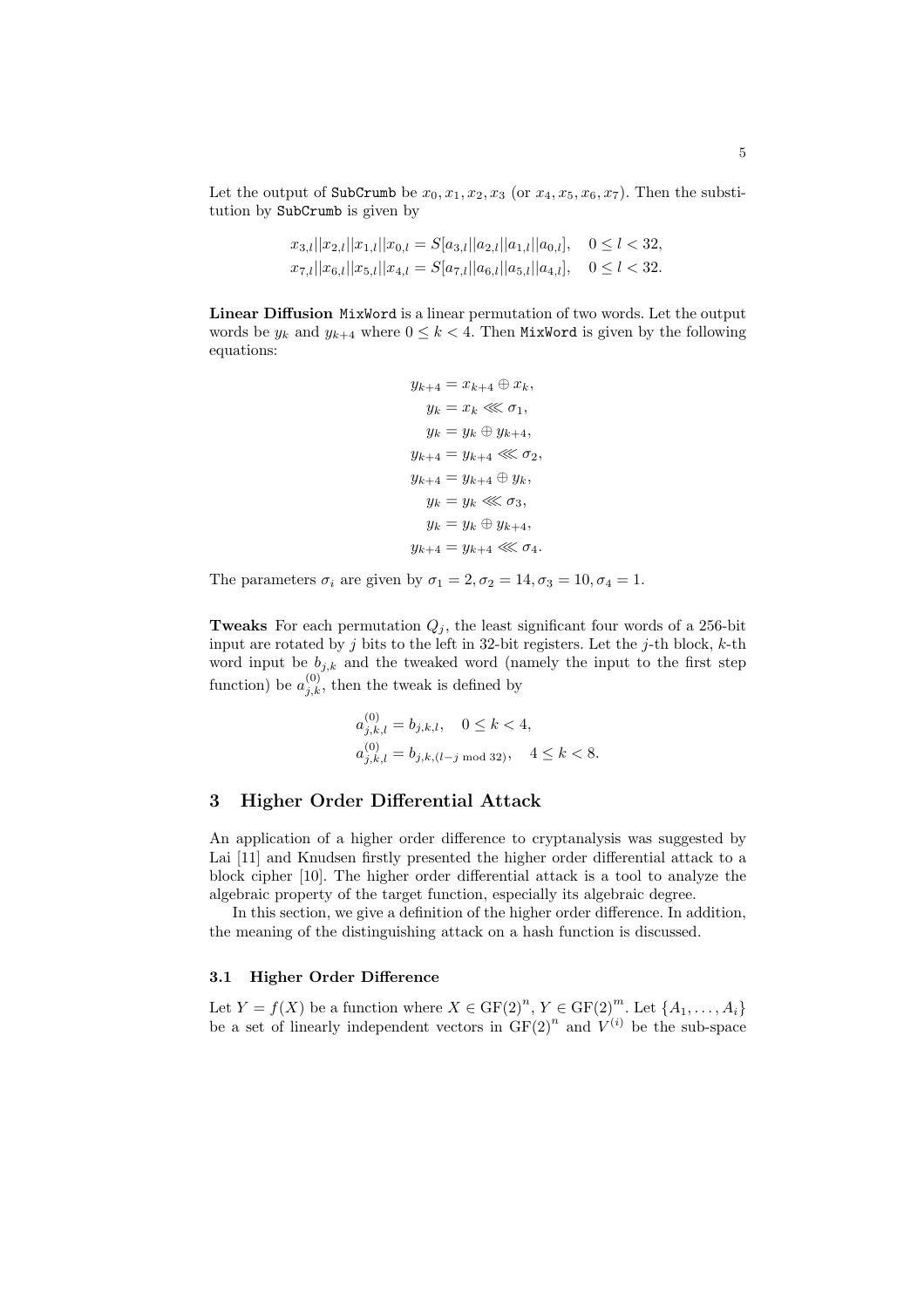spanned by these vectors. The  $i$ -th order difference is defined by

$$
\Delta_{V^{(i)}} f(X) = \sum_{A \in V^{(i)}} f(X + A).
$$

In the following,  $\Delta^{(i)}$  denotes  $\Delta_{V^{(i)}}$  if the choice of  $V^{(i)}$  does not matter in the discussion. The basic fact of the higher order difference is that  $\Delta^{(D+1)}f(X) =$ 0 if the algebraic degree of f with respect to X is  $D$ . Therefore the higher order difference is used as the tool to evaluate the algebraic degree of the target function.

In addition to the original definition of the higher order difference, we import some terms and notations from the Square attack. The Square attack was proposed by Daemen et al. in 1997 as the dedicated attack on the block cipher SQUARE [8].

Let a  $\Lambda$ -set be a set consisting of 16 states such that their values in some crumbs (4-bit inputs to an S-box) are all different (these crumbs are called active) and their values are all equal in other crumbs (called *passive*). The basic idea of Square attack is that a permutation preserves the status active or passive. In the higher order differential attack, this observation is useful to choose  $V^{(i)}$ . If  $V^{(i)}$  consists of active crumbs and passive crumbs, the increase of algebraic order at the first Sbox can be ignored by replacing the inputs of the Sboxes by the corresponding outputs.

#### 3.2 Distinguishing Attack on A Hash Function

We will clarify what the terminology *distinguisher* means in this paper.

A distinguisher for a family of functions  $\mathcal F$  and a set of all functions which maps  $\{0,1\}^m$  to  $\{0,1\}^n$  is defined as a program that, given a function f, determines if f belongs to  $\mathcal F$ . Therefore, a discussion on distinguishing attack makes sense only if the target function has a parameter. Besides, the naive definition of a collision resistant hash function does not take secret key. Therefore the application of the distinguishing attack in practice is limited to keyed applications such as HMAC. Dealing the IVs as a parameter (as in the discussion of security proof) is another possible situation.

Note that the distinguisher on a hash function (family) only detects a kind of non-randomness property of the target, does not violate collision resistance, second preimage resistance, nor preimage resistance. Even though distinguishing attacks reveal only non-randomness, we believe that this can be a first step to analyze the target function.

By the definition, it is possible to calculate the higher order differences of arbitrary functions including hash functions. Let  $f$  be a randomly chosen function whose input length is *n*-bit. Then the algebraic degree of f is expected  $n-1$  so that the event that the *i*-th order difference  $\Delta^{(i)} f$  is rarely zero if i is not much less than n. We use this property as a distinguisher and claim that the attack is successful if such events are detected.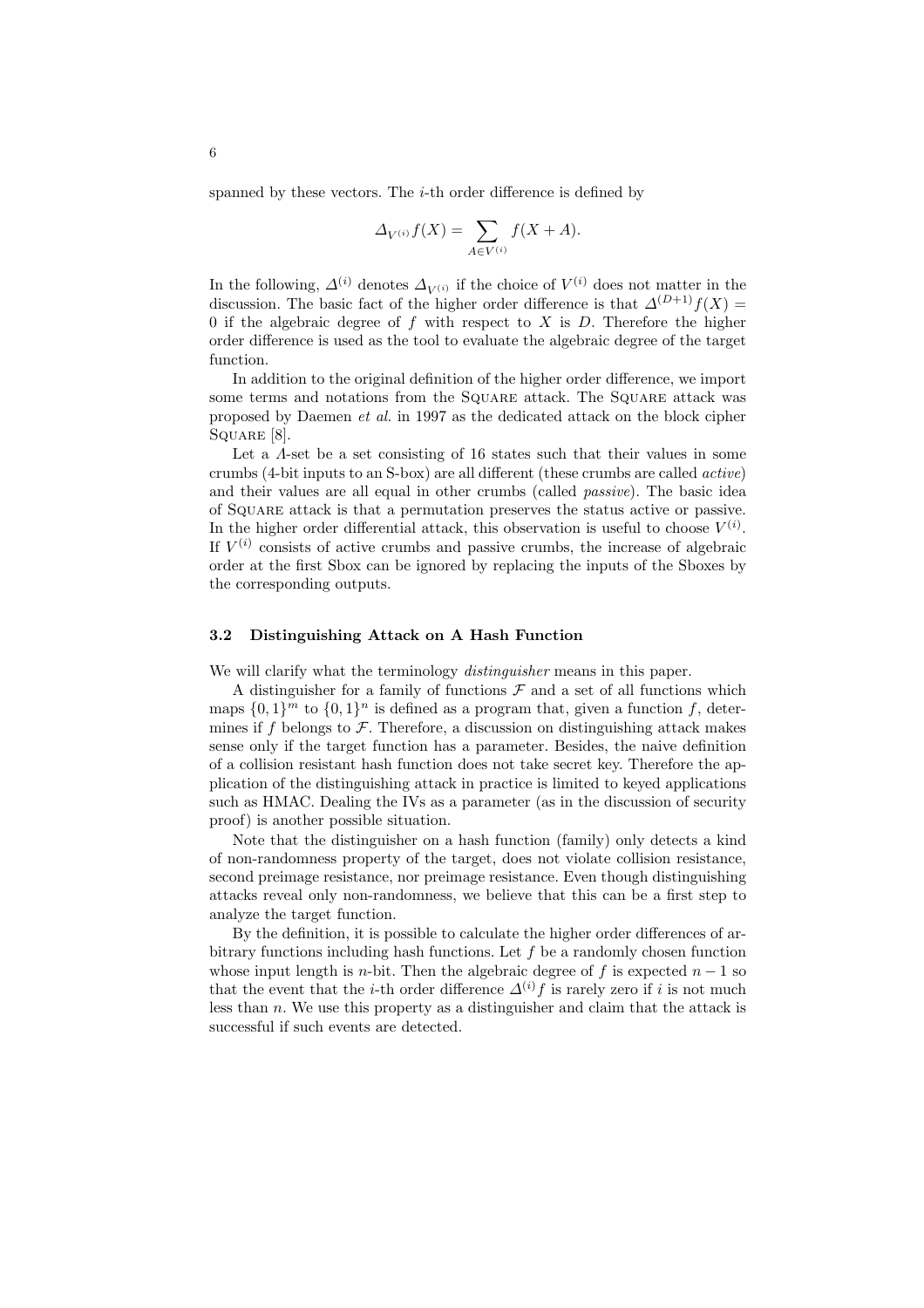# 4 Algebraic Degree of Non-linear Permutation  $Q_i$

It is pointed out in [7] that the Boolean polynomial representations of the Sbox of Luffa are sparse, especially at the highest degree. The first step of the theoretical estimate is to observe how this property affects the increase of the algebraic degree throughout the iterations of the step functions. In the following, the  $r$ iterations of the step function is denoted by  $Q_j^{(r)}$ . The original permutation of Luffa is given by  $Q_j = Q_j^{(8)}$ .

#### 4.1 Boolean Representations of Sbox

Let the inputs and outputs of the Sbox be  $x_{0,l}, x_{1,l}, x_{2,l}, x_{3,l}$  and  $y_{0,l}, y_{1,l}, y_{2,l}, y_{3,l}$ . Then the polynomial representations of the relations between the input and output bits are given by

$$
y_{0,l} = 1 + x_{2,l} + x_{0,l}x_{1,l} + x_{1,l}x_{3,l} + x_{2,l}x_{3,l} + x_{0,l}x_{1,l}x_{3,l},
$$
  
\n
$$
y_{1,l} = 1 + x_{0,l} + x_{2,l} + x_{0,l}x_{1,l} + x_{0,l}x_{2,l} + x_{3,l} + x_{1,l}x_{3,l} + x_{2,l}x_{3,l} + x_{0,l}x_{1,l}x_{3,l},
$$
  
\n
$$
y_{2,l} = 1 + x_{1,l} + x_{1,l}x_{3,l} + x_{2,l}x_{3,l} + x_{0,l}x_{1,l}x_{3,l},
$$
  
\n
$$
y_{3,l} = x_{0,l} + x_{1,l} + x_{2,l} + x_{0,l}x_{1,l} + x_{1,l}x_{2,l} + x_{0,l}x_{1,l}x_{2,l} + x_{1,l}x_{3,l}.
$$

### 4.2 Basic Facts

It is clear from the simple observation of the Boolean representations of the Sbox that the terms whose degrees are more than one and which has monomial  $x_{3,l}$  in  $y_{0,l}, y_{1,l}, y_{2,l}$  are equal. Let  $\eta_l \cdot x_{3,l}$  be the common part in  $y_{0,l}, y_{1,l}, y_{2,l}$  and  $\xi_{k,l}$ be the remainders (The strict definitions of  $\eta_l$  and  $\xi_{k,l}$  are given in Section 4.3). Then the multiplication of  $y_{k,l}$  and  $y_{k',l}$  for  $k \neq k'$  is given by

$$
y_{k,l} \cdot y_{k',l} = (\xi_{k,l} + \eta_l x_{3,l})(\xi_{k',l} + \eta_l x_{3,l}) = \xi_{k,l}\xi_{k',l} + (\xi_{k,l} + \xi_{k',l} + 1)\eta_l x_{3,l}. (1)
$$

Therefore, we get  $\deg y_{k,l} \cdot y_{k',l} < \deg y_{k,l} + \deg y_{k',l}$ . This indicates that the designer's estimate of the algebraic degree of  $Q_j^{(r)}$  is too optimistic. We should carefully estimate it.

On the other hand, MixWord() is the function which sums up  $y_{k,l}$  over the subscript l:  $z_{k,l} =$  MixWord $(y_k, y_{k+4})_{k,l} = \sum_{\iota \in \Omega_l} y_{k,\iota} + \sum_{\iota \in \Omega_l'} y_{k+4,\iota}$ . Then  $z_{k,l}$ are given by

$$
z_{k,l} = \sum_{\iota \in \Omega_l} \xi_{k,\iota} + \sum_{\iota \in \Omega_l'} \xi_{k+4,\iota} + \sum_{\iota \in \Omega_l} \eta_l x_{3,l} + \sum_{\iota \in \Omega_l'} \eta_l' x_{7,l} \tag{2}
$$

for  $k = 0, 1, 2$ , where  $\eta'_{l}$  is calculated in the same manner as  $\eta_{l}$  but differs at the choice of the variables.  $\eta'_l$  uses  $x_{4,l}, x_{5,l}, x_{6,l}, x_{7,l}$  instead of  $x_{0,l}, x_{1,l}, x_{2,l}, x_{3,l}$ . The property, that the higher degree terms of  $y_{0,l}, y_{1,l}, y_{2,l}$  are the same, is preserved by MixWord(). AddConstant() has no influence on this property.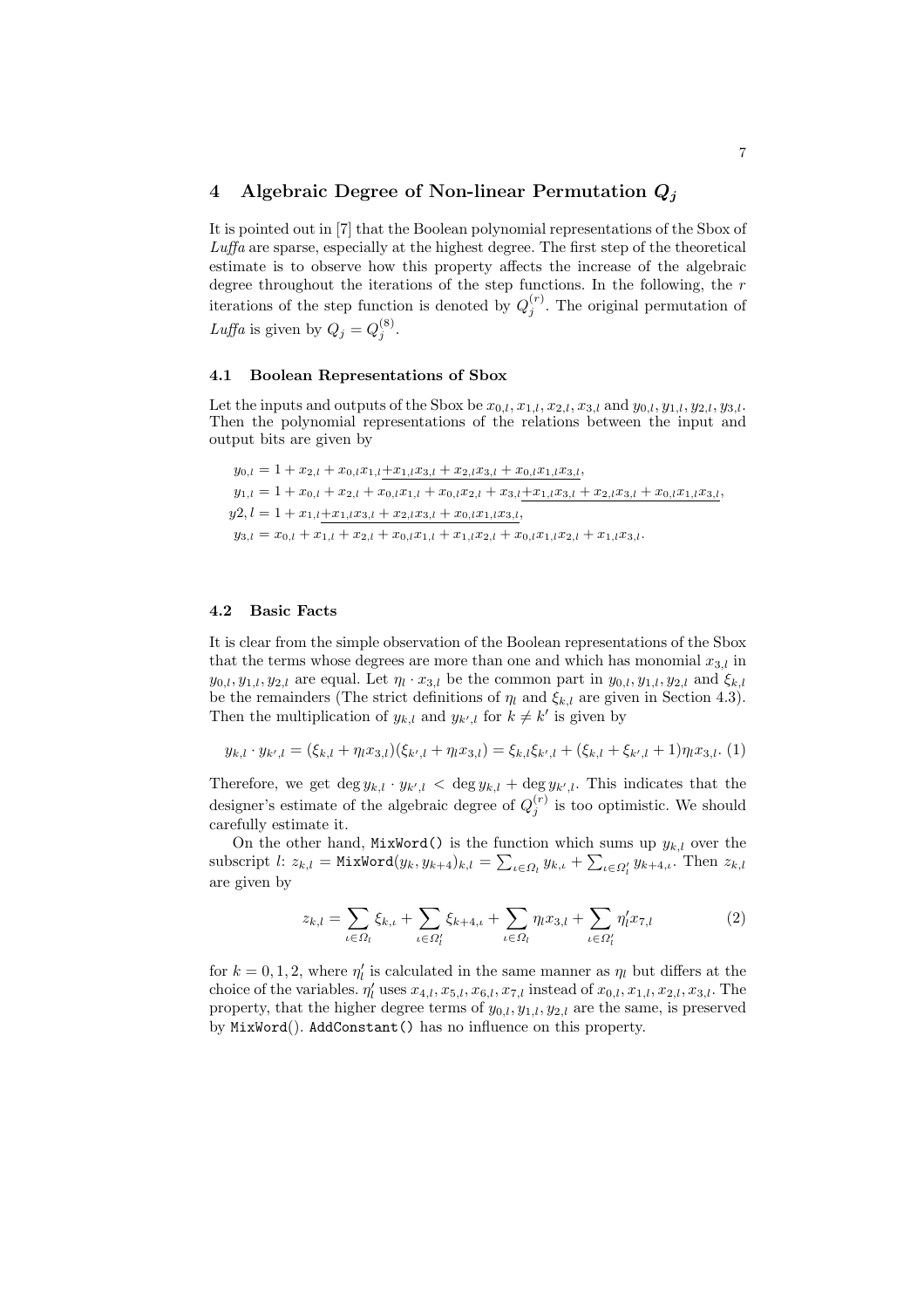#### 4.3 Recurrence Relations about Algebraic Degree

The observations in Section 4.2 indicates that only SubCrumb() contributes to the increase of the algebraic degree. In the following, we identify the iterations of the Sboxes (SubCrumb()) as the iterations of the step functions for the simple discussion.

Let us denote the inputs to the  $l$ -th Sbox in the  $r$ -th step function by  $(x_{0,l}^{(r-1)}, x_{1,l}^{(r-1)}, x_{2,l}^{(r-1)}, x_{3,l}^{(r-1)})$  and denote  $\eta_l, \xi_{k,l}$  by

$$
\begin{split}\n\eta_l^{(r)} &= \eta_l(x_{0,l}^{(r)}, x_{1,l}^{(r)}, x_{2,l}^{(r)}) = x_{1,l}^{(r)} + x_{2,l}^{(r)} + x_{0,l}^{(r)} x_{1,l}^{(r)}, \\
\xi_{0,l}^{(r)} &= \xi_{0,l}(x_{0,l}^{(r)}, x_{1,l}^{(r)}, x_{2,l}^{(r)}) = 1 + x_{2,l}^{(r)} + x_{0,l}^{(r)} x_{1,l}^{(r)}, \\
\xi_{1,l}^{(r)} &= \xi_{1,l}(x_{0,l}^{(r)}, x_{1,l}^{(r)}, x_{2,l}^{(r)}) = 1 + x_{0,l}^{(r)} + x_{2,l}^{(r)} + x_{0,l}^{(r)} x_{1,l}^{(r)} + x_{0,l}^{(r)} x_{2,l}^{(r)}, \\
\xi_{2,l}^{(r)} &= \xi_{2,l}(x_{0,l}^{(r)}, x_{1,l}^{(r)}, x_{2,l}^{(r)}) = 1 + x_{1,l}^{(r)}, \\
\xi_{3,l}^{(r)} &= \xi_{3,l}(x_{0,l}^{(r)}, x_{1,l}^{(r)}, x_{2,l}^{(r)}) = x_{0,l}^{(r)} + x_{1,l}^{(r)} + x_{2,l}^{(r)} + x_{0,l}^{(r)} x_{1,l}^{(r)} + x_{1,l}^{(r)} x_{2,l}^{(r)} + x_{0,l}^{(r)} x_{1,l}^{(r)} x_{2,l}^{(r)}.\n\end{split}
$$

In other words,  $\eta_l \cdot x_{3,l}$  denotes the common terms of the polynomial representations and  $\xi_{k,l}$  denotes the different terms which do not have the variable  $x_{3,l}$ . In addition, we denote the terms of degree d in  $\eta_l^{(r)}$  $\mathcal{L}_{l}^{(r)}$ ,  $\xi_{k,l}^{(r)}$  by  $\eta_{l,d}^{(r)}$ ,  $\xi_{k,l,d}^{(r)}$  respectively.

Now we are going to estimate the algebraic degree of  $x_{k,l}^{(r)}$ ,  $\eta_l^{(r)}$  $\mathcal{E}_l^{(r)}$ ,  $\xi_{k,l}^{(r)}$  by the recurrence relations. We approximate the relations in order to simplify their representations and Equation 1 is applied once for each variable in the estimation. Let us denote  $\delta_l^{(r)} = \deg \eta_l^{(r-1)} + \deg x_{3,l}^{(r-1)}$ ,  $\epsilon_{k,k',l}^{(r)} = \deg \xi_{k,l}^{(r)} + \deg \xi_{k',l}^{(r)}$ . Then we have the following relations:

$$
\deg \eta_l^{(r)} \sim \max(\epsilon_{0,1,l}^{(r-1)}, \deg \max(\xi_{0,l}^{(r-1)}, \xi_{1,l}^{(r-1)}) + \delta_l^{(r-1)}), \tag{3}
$$

$$
\deg \xi_{0,l}^{(r)} \sim \deg \eta_l^{(r)},\tag{4}
$$

$$
\deg \xi_{1,l}^{(r)} \sim \max(\deg \xi_{1,l}^{(r-1)}, \deg \xi_{2,l}^{(r-1)}) + \max(\deg \xi_{0,l}^{(r-1)}, \delta_l^{(r-1)}), \tag{5}
$$

$$
\deg \xi_{2,l}^{(r)} \sim \max(\deg \xi_{1,l}^{(r-1)}, \delta_l^{(r-1)}), \tag{6}
$$

$$
\deg \xi_{3,l,2} = \max(\deg \xi_{0,l}^{(r-1)}, \deg \xi_{2,l}^{(r-1)}) + \max(\deg \xi_{1,l}^{(r-1)}, \delta_{l}^{(r-1)}), \tag{7}
$$

 $\deg \xi_{3,l,3} \sim \max(\deg \xi_{0,l}^{(r-1)} + \deg \xi_{1,l}^{(r-1)} + \deg \xi_{2,l}^{(r-1)},$ 

$$
\max(\epsilon_{0,1,l}^{(r-1)}, \epsilon_{0,2,l}^{(r-1)}, \epsilon_{1,2,l}^{(r-1)}) + \delta_l^{(r-1)}),\tag{8}
$$

$$
\deg x_{0,l}^{(r)} \sim \max(\epsilon_{0,1,l}^{(r-2)}, \delta_l^{(r-1)}),\tag{9}
$$

$$
\deg x_{1,l}^{(r)} \sim \max(\epsilon_{0,1,l}^{(r-2)}, \epsilon_{0,2,l}^{(r-2)}, \delta_l^{(r-1)}), \tag{10}
$$

$$
\deg x_{2,l}^{(r)} \sim \delta_l^{(r-1)},\tag{11}
$$

$$
\deg x_{3,l}^{(r)} \sim \max(\deg \xi_{0,l}^{(r-2)} + \deg \xi_{1,l}^{(r-2)} + \deg \xi_{2,l}^{(r-2)},
$$
  
\n
$$
\max(\epsilon_{0,1,l}^{(r-2)}, \epsilon_{0,2,l}^{(r-2)}, \epsilon_{1,2,l}^{(r-2)}, \deg x_{3,l}^{(r-2)}) + \delta_{l}^{(r-2)},
$$
  
\n
$$
2 \deg \xi_{1,l}^{(r-2)} + \deg \xi_{3,l}^{(r-2)}.
$$
\n(12)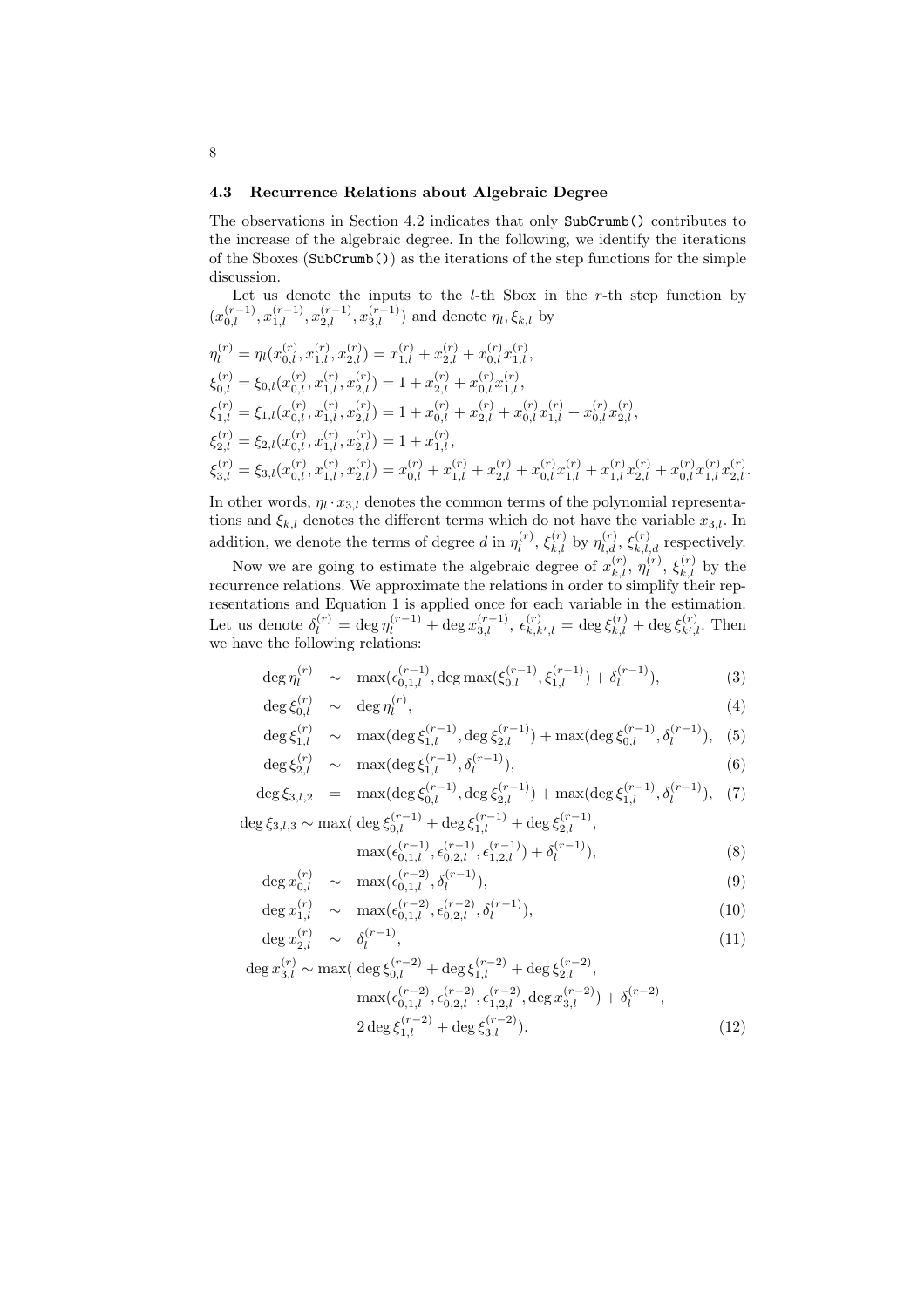The detailed calculations to get the relations are given in Appendix A.

# 4.4 Theoretical Estimate of Algebraic Degrees

Table 1 shows the pace of increase of algebraic degrees of variables  $x_k$ ,  $\xi_k$ ,  $\eta_l$  from the recurrent relations 2 to 11 and the initial values at  $r = 0, 1$ . The input/output length of the non-linear permutation  $Q_j^{(r)}$  is 256 bits so that the algebraic degrees are at most 256. However we put the estimated degrees as it is, even if it is more than 256, in order to clarify the pace of increase.

| $\boldsymbol{r}$ | $\boldsymbol{r}$<br>$\boldsymbol{x}$<br>0.l | (r)<br>$\boldsymbol{x}$ | r<br>$x_{2,l}$ | $x_{3,l}$ | $\overline{50}$ |                | 52.l | $\varsigma_{3,l}$                                       | (r)<br>$\eta_l$ |
|------------------|---------------------------------------------|-------------------------|----------------|-----------|-----------------|----------------|------|---------------------------------------------------------|-----------------|
| $\overline{0}$   |                                             |                         | 1              | 1         | $\overline{2}$  | $\overline{2}$ | 1    | $\overline{2}$                                          | $\overline{2}$  |
| $\mathbf{1}$     | 3                                           | 3                       | 3              | 3         | 5               | 5              | 3    | $\overline{7}$                                          | 5               |
| $\overline{2}$   | 8                                           | 8                       | 8              | 7         | 13              | 13             | 8    | 18                                                      | 13              |
| 3                | 20                                          | 20                      | 20             | 18        | 33              | 33             | 20   | 46                                                      | 33              |
| 4                | 51                                          | 51                      | 51             | 46        | 84              | 84             | 51   | 117                                                     | 84              |
| 5                | 130                                         | 130                     | 130            | 117       | 214             | 214            | 130  | 298                                                     | 214             |
| 6                | 331                                         | 331                     | 331            | 298       | 545             | 545            | 331  | 759                                                     | 545             |
| $\overline{7}$   | 843                                         | 843                     | 843            |           | 759 1,388 1,388 |                |      | 843 1,933 1,388                                         |                 |
| 8                |                                             |                         |                |           |                 |                |      | $2,147 2,147 2,147 1,933 3,535 3,535 2,147 4,923 3,535$ |                 |

Table 1. Pace of increase of algebraic degrees (Theoretical estimate)

# 5 Higher Order Differential Attack on  $Lu\ddot{f}a$

The designers of Luffa expected the algebraic degree of the permutation  $Q_j^{(r)}$  is given by  $3^r$  [7]. However, as shown in the previous section, the degree increases slower than the ideal case. In addition, the high order part  $\eta_l^{(r-1)}$  $\frac{(r-1)}{l} \cdot x_{3,l}^{(r-1)}$  of the variables  $x_{k,l}^{(r)}$  are common for  $k = 0, 1, 2$ . We use this property to construct a distinguisher for the permutation  $Q_j^{(r)}$ . Then we extend the attack to 7-step Luffa.

### 5.1 Theoretical Estimate

Remind the definitions of  $\xi_{k,l}$  and  $\eta_l$  that  $x_{k,l}^{(r)} = \xi_{k,l}^{(r-1)} + \eta_l^{(r-1)}$  $\int_{l}^{(r-1)} x_{3,l}^{(r-1)}$ . The high order part  $\eta_l^{(r-1)}$  $\chi_l^{(r-1)} \cdot x_{3,l}^{(r-1)}$  of the variables  $x_{k,l}^{(r)}$  are common for  $k = 0, 1, 2$ , so that it can be eliminated by the addition (on the binary field)  $x_{k,l}^{(r)} + x_{k',l}^{(r)}$ . We propose to use a 32-bit value  $x_k^{(r)} + x_{k'}^{(r)}$  as the higher order differential distinguisher. Now it is clear that the important variables in this attack are  $\xi_{0,l}^{(r-1)}, \xi_{1,l}^{(r-1)}, \xi_{2,l}^{(r-1)}$ , not  $x_{k,l}^{(r)}$ .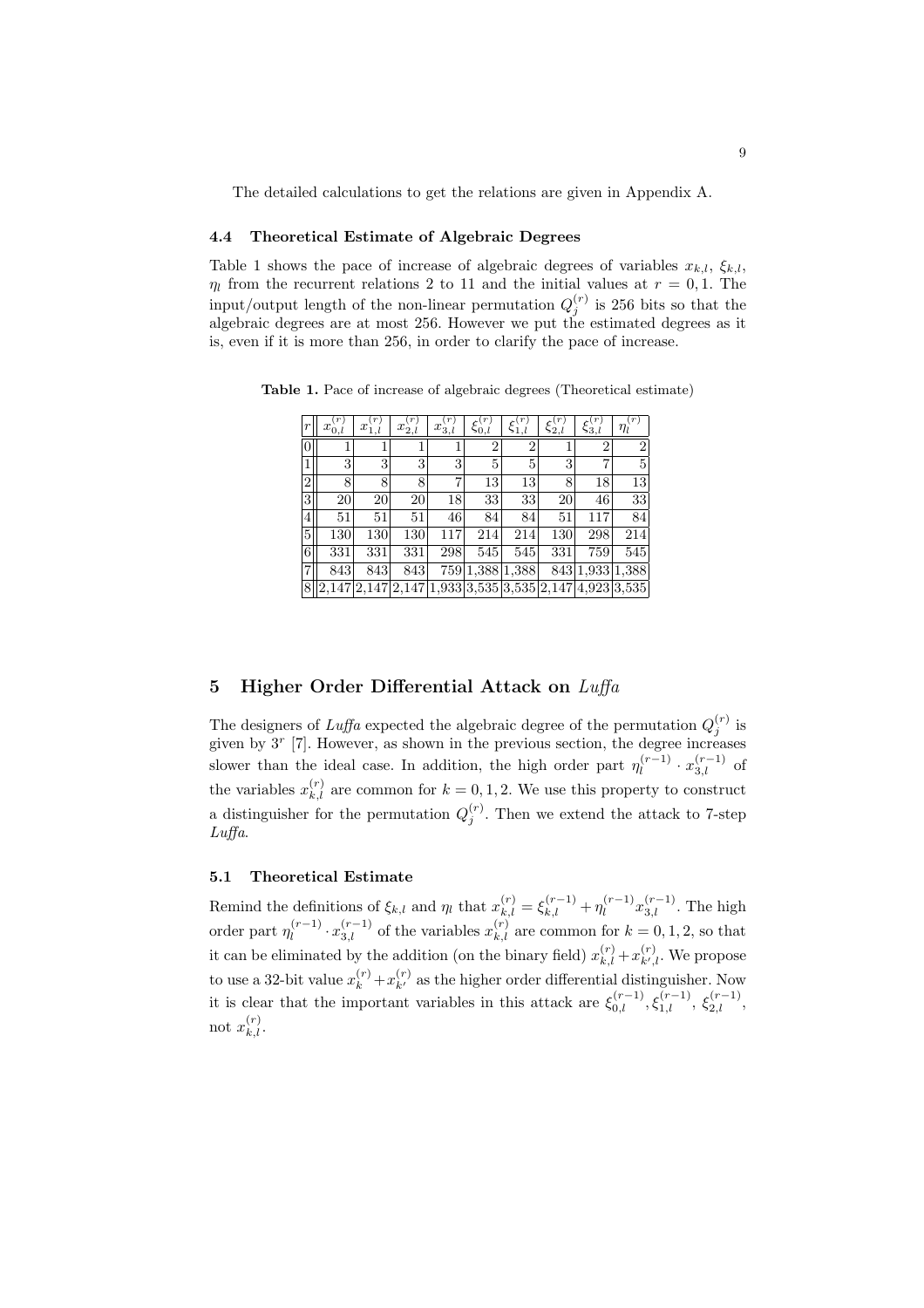These observations indicate that the number of steps r for which  $Q_j^{(r)}$  can be attacked can be estimated by the maximum degree of  $\xi_{k,l}^{(r-2)}$ . In Table 1,  $\max_k \deg \xi_{k,l}^{(5)}$  is 214 so that there is a distinguisher on  $Q_j^{(6)}$ , which calculates 214-th order difference. This distinguisher for 6 steps does not depend on the choice of the input space  $V^{(i)}$ .

By the careful choice of the input space  $V^{(i)}$ , we can extend this distinguisher to 7 steps. There are two known techniques to skip the increase of the algebraic degree by applying SubCrumb() in the first step. The first one is to choose the input space  $V^{(i)}$  in which the inputs to the Sboxes are active or passive. For example, if the  $V^{(i)}$  takes all values in  $x_{k,l}$  for  $0 \leq k < 8$  and  $0 \leq l < t$ , we can ignore the effect of SubCrumb() at the first step. The second technique is to vary only a bit per an Sbox. This technique is applicable only if the algebraic degree of the target function is small. Let us denote  $m_1$ -th bit to  $m_2$ -th bit of the variable x by  $x[m_1..m_2]$ . The distinguisher for 7 steps takes  $x_k[0..26]$  for all k as variables. In other words, all possible values of  $x_{k,l}$  for  $0 \leq k < 8$  and  $0 \leq l < 27$ appear once. This distinguisher requires  $2^{216}$  messages. On the other hand,  $Q_j^{(8)}$ is not expected to be distinguishable because  $\max \deg \xi_{k,l}^{(6)} = 545 > 256$ .

#### 5.2 Experimental Inspection

By performing experiments, we check if the theoretical estimates summarized in 1 are reliable. We applied the "a bit per an Sbox" technique which is one of the two techniques to ignore the effect of the first step, as mentioned in the previous section. We did not apply the other technique. If we did, the active Sboxes are relatively sparse, so that it would be possible to skip the SubCrumb() in the second step by choosing a good alignment of the active Sboxes. However, our purpose is not to optimize the attack, but to check if the theoretical estimates summarized in Table 1 is reliable so that this kind of "unexpected" skip is not desired. Therefore, we calculated  $t$ -th order differences by varying the least significant t bits of the 32-bit variable  $x_0^{(0)}$  for  $1 \le t \le 32$ . We calculated each higher order difference for 100 times by randomly generating the initial states.

The experimental results are summarized in Table 2 where the numerical values show the ratio that one of the equations  $x_0^{(r)} = x_1^{(r)}$ ,  $x_0^{(r)} = x_2^{(r)}$ ,  $x_1^{(r)} =$  $x_2^{(r)}$ ,  $x_4^{(r)} = x_5^{(r)}$ ,  $x_4^{(r)} = x_6^{(r)}$ ,  $x_5^{(r)} = x_6^{(r)}$  holds, where r means the number of steps. In other words, the values mean the ratio of the distinguishing attack being successful.

Table 3 shows the comparison between the theoretical estimates (See Table 1) and the experimental results (See Table 2).

We calculated the algebraic degree of  $Q_j^{(r)}$  from the experimental results by the order. Let t be the lowest number such that the t-th order differential of  $x_k^{(r)}$ k is equal to zero with probability one. The degree of  $Q_j^{(r)}$  is formally estimated at t – 1. This may cause the contradictions in Table 3 such that the degree of  $\xi_{k,l}^{(r-2)}$  $_{k,l}$ is larger than that of  $x_{k,l}^{(r-1)}$  for  $r = 1, 2$ . In other cases, the Table 3 indicates that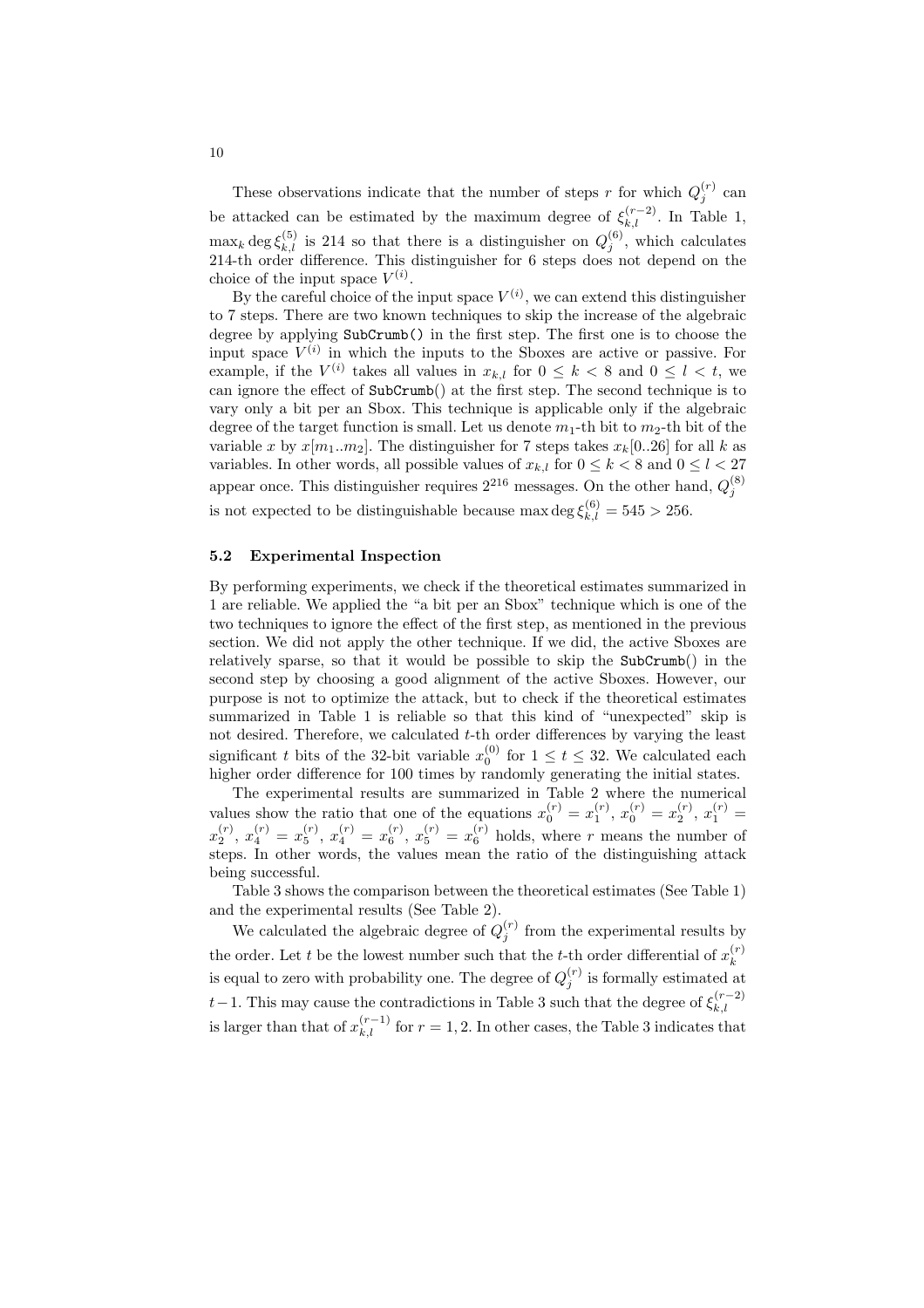|                           | Number of steps   |                                              |                   |                   |                   |  |  |  |  |
|---------------------------|-------------------|----------------------------------------------|-------------------|-------------------|-------------------|--|--|--|--|
| Order                     | 1                 | $\overline{2}$                               | 3                 | $\overline{4}$    | 5                 |  |  |  |  |
| 1                         | 1.00              | $\boxed{0.39 \mid 0.00 \mid 0.00 \mid 0.00}$ |                   |                   |                   |  |  |  |  |
| $\overline{2}$            | 1.00              | 1.00                                         | $\overline{0.12}$ | 0.00              | 0.00              |  |  |  |  |
| $\overline{\overline{3}}$ | 1.00              | 1.00                                         | 0.56              | 0.00              | 0.00              |  |  |  |  |
| $\overline{4}$            | $1.00\,$          | $\overline{1.00}$                            | $\overline{0}.93$ | 0.00              | 0.00              |  |  |  |  |
| $\overline{5}$            | 1.00              | 1.00                                         | $\overline{1.00}$ | 0.00              | 0.00              |  |  |  |  |
| $\overline{6}$            | 1.00              | 1.00                                         | 1.00              | 0.01              | 0.00              |  |  |  |  |
| 7                         | 1.00              | 1.00                                         | 1.00              | 0.04              | 0.00              |  |  |  |  |
| 8                         | 1.00              | 1.00                                         | 1.00              | 0.16              | 0.00              |  |  |  |  |
| 9                         | 1.00              | $1.\overline{00}$                            | 1.00              | 0.45              | 0.00              |  |  |  |  |
| 10                        | 1.00              | 1.00                                         | 1.00              | 0.83              | 0.00              |  |  |  |  |
| 11                        | 1.00              | 1.00                                         | 1.00              | 0.97              | 0.00              |  |  |  |  |
| $\overline{12}$           | 1.00              | 1.00                                         | 1.00              | 1.00              | 0.00              |  |  |  |  |
| $\overline{13}$           | 1.00              | 1.00                                         | 1.00              | $\overline{1}.00$ | $\overline{0.00}$ |  |  |  |  |
| 14                        | 1.00              | 1.00                                         | 1.00              | 1.00              | 0.00              |  |  |  |  |
| 15                        | 1.00              | 1.00                                         | 1.00              | $1.\overline{00}$ | 0.00              |  |  |  |  |
| 16                        | 1.00              | 1.00                                         | 1.00              | 1.00              | 0.00              |  |  |  |  |
| $\overline{17}$           | 1.00              | 1.00                                         | 1.00              | 1.00              | 0.01              |  |  |  |  |
| 18                        | 1.00              | 1.00                                         | 1.00              | 1.00              | 0.00              |  |  |  |  |
| 19                        | 1.00              | 1.00                                         | 1.00              | 1.00              | 0.00              |  |  |  |  |
| 20                        | $1.\overline{00}$ | 1.00                                         | 1.00              | 1.00              | 0.00              |  |  |  |  |
| 21                        | 1.00              | $1.\overline{00}$                            | 1.00              | 1.00              | 0.00              |  |  |  |  |
| $\overline{22}$           | 1.00              | 1.00                                         | 1.00              | 1.00              | 0.03              |  |  |  |  |
| $\overline{2}3$           | 1.00              | 1.00                                         | 1.00              | 1.00              | $\overline{0.04}$ |  |  |  |  |
| $\overline{24}$           | 1.00              | $\overline{1}$ .00                           | 1.00              | 1.00              | 0.13              |  |  |  |  |
| 25                        | 1.00              | 1.00                                         | 1.00              | 1.00              | 0.21              |  |  |  |  |
| 26                        | $1.\overline{00}$ | $1.\overline{00}$                            | 1.00              | 1.00              | 0.38              |  |  |  |  |
| $\overline{27}$           | 1.00              | 1.00                                         | $1.0\overline{0}$ | $1.0\overline{0}$ | 0.46              |  |  |  |  |
| 28                        | $1.00\,$          | 1.00                                         | $1.00\,$          | 1.00              | 0.71              |  |  |  |  |
| $\overline{29}$           | 1.00              | 1.00                                         | 1.00              | 1.00              | 0.83              |  |  |  |  |
| $\overline{30}$           | 1.00              | 1.00                                         | $1.\overline{00}$ | 1.00              | 0.85              |  |  |  |  |
| $\overline{31}$           | 1.00              | 1.00                                         | 1.00              | 1.00              | 0.93              |  |  |  |  |
| 32                        | 1.00              | 1.00                                         | 1.00              | 1.00              | 0.99              |  |  |  |  |

**Table 2.** The success rates of the distinguishing attacks on the permutation  $Q_j^{(r)}$ (Experimental results)

Table 3. The summary of the algebraic degrees

| Number of steps                               |                      |  |  |    |                 |        |        |  |
|-----------------------------------------------|----------------------|--|--|----|-----------------|--------|--------|--|
| Algebraic degree                              | Theoretical estimate |  |  | 20 |                 | 51 130 |        |  |
| $(\max_{0 \leq k \leq 2, l} x_{k,l}^{(r-1)})$ | Experimental result  |  |  |    |                 |        |        |  |
| Distinguisher's degree Theoretical estimate   |                      |  |  |    | 33              |        | 84 214 |  |
| $(\max_{0 \leq k \leq 2, l} \xi_{k,l}^{(r)}$  | Experimental result  |  |  |    | 32 <sub>1</sub> |        |        |  |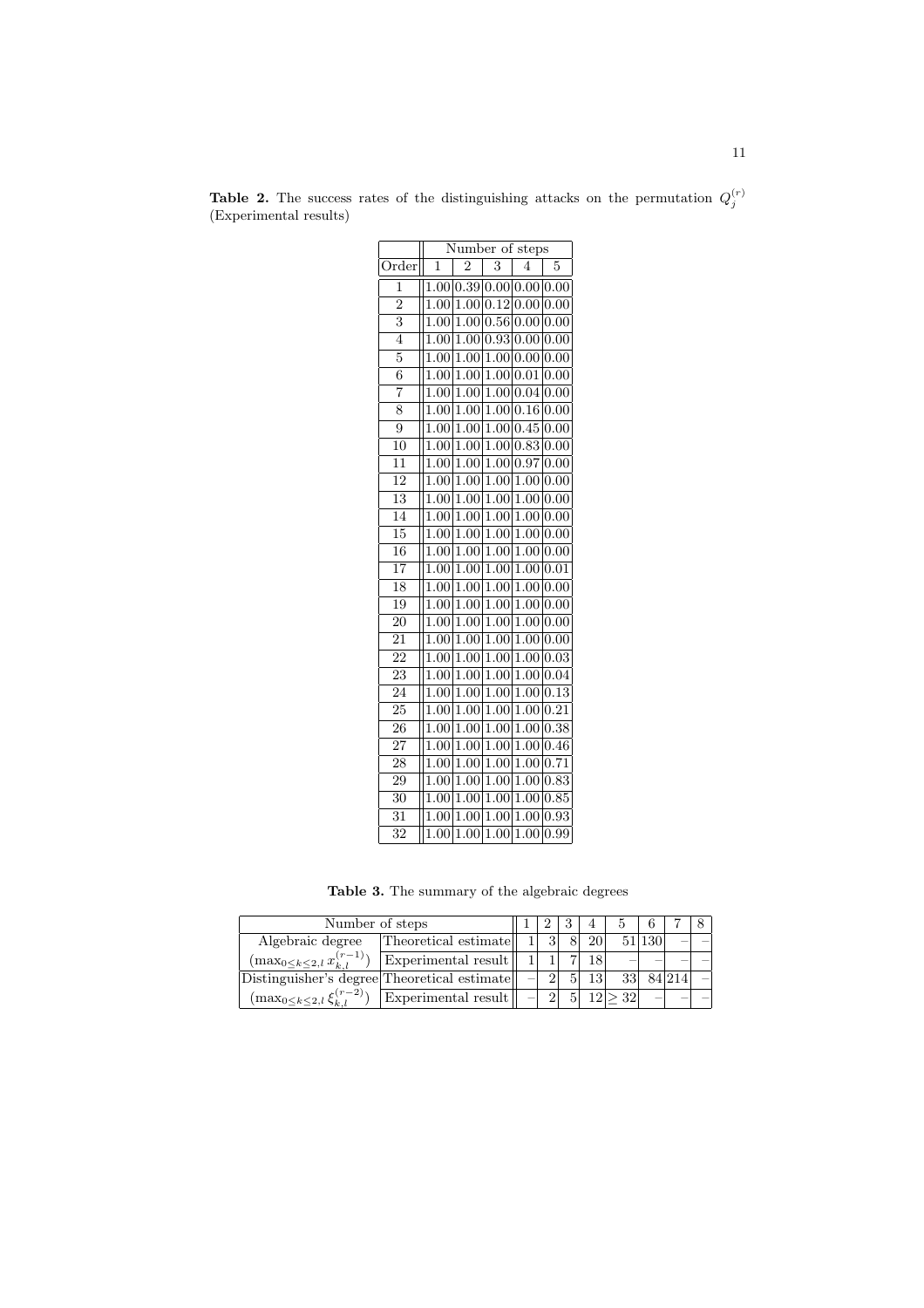the theoretical estimates in Table 1 are very close to the experimental results in Table  $2<sup>1</sup>$ .

#### 5.3 Higher Order Differential Attack on The Hash Function

The higher order differential attack on a hash function does not violate the central three requirements for a hash function, namely collision resistance, second preimage resistance, preimage resistance. On the other hand, the distinguishing attacks are useful to check whether or not the target function has pseudorandomness which is also required to a hash function. Here we consider the higher order differential attack on the 7-step  $Luffa$  hash function.



Fig. 3. Luffa for a block message  $(w = 3)$ 

The first point of *Luffa* is that there is no blank round if the message length is less than 256 bits. In this case, the message is mixed by the message injection function MI, permuted by non-linear permutation  $Q_i$ , then the XORed 256-bit value is output. Therefore, it might be possible to construct a distinguisher based on a higher order difference if the algebraic degree of  $Q_i$  is smaller than 256 for all j. Because the only non-linear components in  $Luffa$  are  $Q_j$ s which differ only in their tweaks and their step constants. In order to extend the distinguisher for  $Q_j^{(7)}$  to the one for the 7-step Luffa, we consider the influences by MI and the tweaks. In the following, we show that neither  $MI$  nor the tweaks has influence, which is not difficult.

Firstly, the message injection function MI consists of the constant multiplication over  $GF(2^8)^{32}$ . This map stabilizes subspaces of  $GF(2^8)^{32}$  given by a natural injection of  $GF(2^8)^t$  where  $t \leq 32$ . Therefore there is no influence of the message injection function  $MI$  if the input space is the direct product of the A-set. Secondly, the tweaks rotate the lower 4 words  $a_4, a_5, a_6, a_7$  by j bits to

We append a note that the  $t - 1$ -th order differentials are rarely constants, so that it might be better to estimate the degree of  $Q_j^{(r)}$  by t.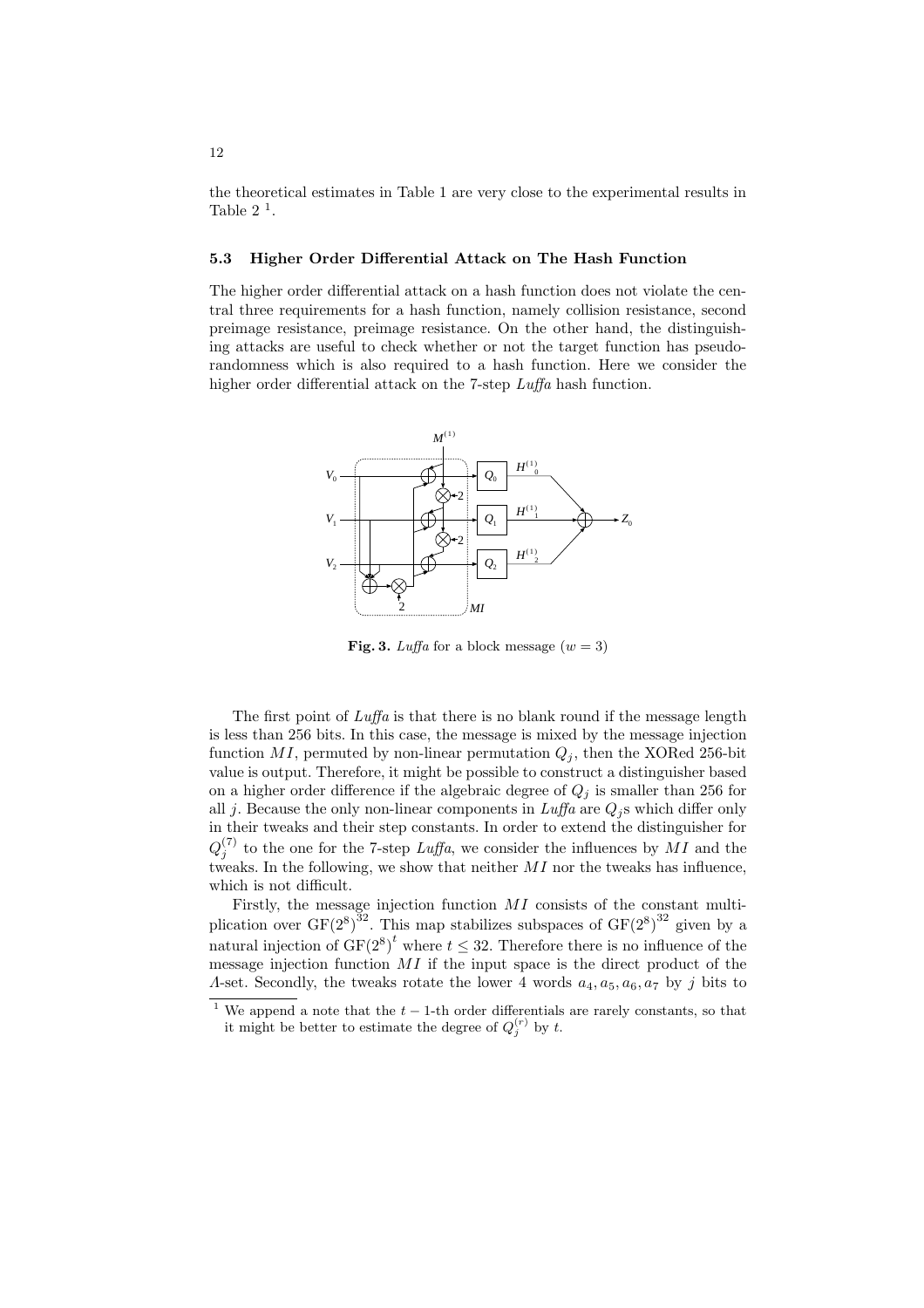the left in a word. Obviously, the tweaks preserve the properties active and passive. Therefore the input space  $V^{(i)}$  which cancels the influence of the message injection function also cancels that of tweaks.

These two facts indicate that the distinguisher for  $Q_j^{(7)}$  is also applicable to the reduced step hash function as it is.

#### 5.4 Probabilistic Distinguisher

Table 2 shows that the behavior of the distinguisher is probabilistic if the order is less than the expected algebraic degree. Here we discuss how to reduce the complexity of the attack.

If the target function is sufficiently random, the probability to eventually find a local collision  $x_k = x_{k'}$  for any  $k, k'$  is given by  $6 \cdot 2^{-(32+1)/2} \sim 2^{-14}$  and it is small<sup>2</sup>. Therefore  $x_k + x_{k'}$  can be used as a distinguisher even if the event is probabilistic. For example, Table 2 shows that 3 of 100 trials successfully found the partial collision with the 22-th order difference for 5 steps. In this case, the computational complexity is  $2^{22} \times 100 \sim 2^{28.6}$ , which is smaller than the complexity of the attack with the deterministic distinguisher  $2^{33}$ .

On the other hand, we have no idea to theoretically estimate the frequency of this probabilistic event so that it is not clear how much the computational complexity can be reduced in the case of larger number of steps. In addition, the expected degree of the distinguisher for 8 steps is much larger than 256 so that the distinguisher is expected to include many high order terms. We expect that it is difficult to apply the higher order differential distinguisher to 8 steps if the probabilistic event can be observed more often than the deterministic event.

#### 5.5 Zero-sum Attack

Zero-sum attack was recently proposed by Aumasson and Meier [3] and it is an application of higher order differential attack. The basic idea of the zero-sum attack is to choose the Λ-set as the intermediate variables and estimate the increases of the algebraic degrees at the input and output of the target function. If the algebraic degrees (to both sides) are low, there is an certain set of inputs such that (a) their xoring is zero, and (b) the xoring of their corresponding outputs is also zero. This is a property which an ideal permutation does not have, and the zero-sum attack uses this property as the distinguisher.

By intuition the zero-sum attack enables to attack double more rounds than the original higher order differential attack. They claimed that the attack on the permutation  $Q_j$  of Luffa requires  $2^{81}$  inputs. It is obvious that the number of required inputs can be reduced to  $2^{33}$  due to our evaluation result (See Table 1). However, as they mentioned, it is not obvious problem to find an adequate set of messages which satisfies zero-sum property for all  $Q_i$ .

<sup>&</sup>lt;sup>2</sup> In [11] Lai pointed out that  $\text{Prob}(\delta_{V_i} f(a) = b)$  is either 0 or at least  $2^{i-n}$  where f:  $GF(2^n) \rightarrow GF(2^n)$ . But this is not our case because the domain of our distinguisher is larger than the range. The probabilistic behavior of our distinguisher may be caused by the terms of high degree of  $Q_j^{(r)}$  being sparsely distributed.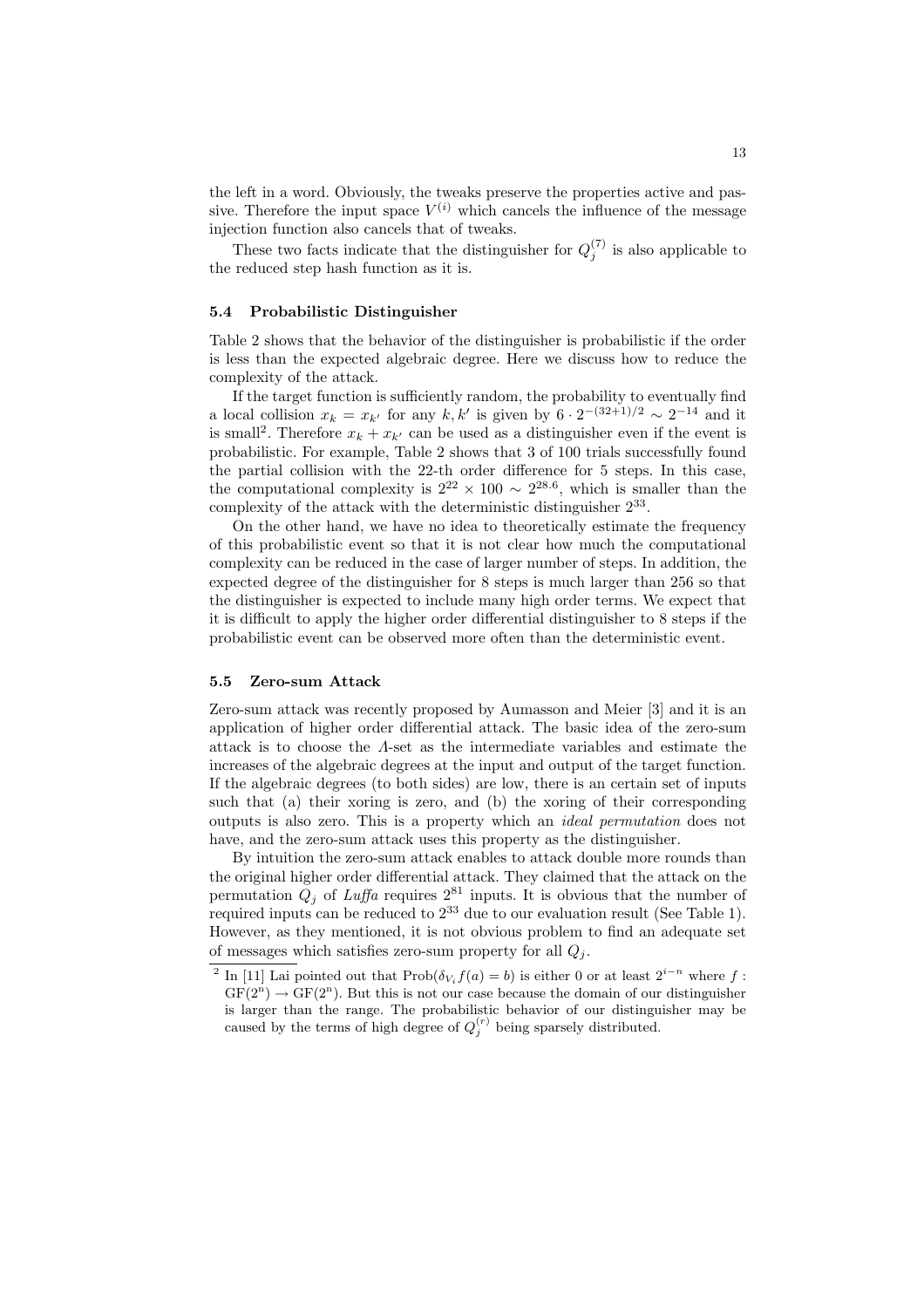#### 5.6 The Higher Order Differential Attack on  $Luffa$  v2

Luffa changed its algorithm at the beginning of the Round 2 and it is called Luffa v2. We do not describe the changes in detail, but the most significant change of Luffa v2 in terms of higher order differential attack is that a blank round in the finalization process is applied even if the message length is less than 256 bits. Therefore 16 step functions are always applied for any message block so that their algebraic degree is not likely to be less than 256.

# 6 Conclusion

In this paper, a higher order differential attack on the hash function  $Lu\mathit{fa}$  is discussed. We confirmed that the algebraic degree of the underlying non-linear permutation  $Q_i$  increases slower than expected both by the theoretical estimate and the experiments. According to our estimate, we can construct a distinguisher for reduced step Luffa up to 7 out of 8 steps by using a block message. The attack for 7 steps requires  $2^{216}$  messages. As far as we know, this is the first report which investigates the algebraic property of Luffa v1. Besides, this attack does not pose any threat to the security of the full-step of  $Luffa$  v1 nor  $Luffa$  v2.

# 7 Acknowledgements

The authors would like to thank Hirotaka Yoshida and the anonymous reviewers of FSE 2010 for their helpful comments and suggestions.

# References

- 1. J.-P. Aumasson, I. Dinur, W. Meier and A. Shamir "Cube Testers and Key Recovery Attacks On Reduced-Round MD6 and Trivium," Fast Software Encryption, FSE 2009, Lecture Notes in Computer Science, vol. 5665, Springer-Verlag, pp. 1– 22, 2009.
- 2. J.-P. Aumasson, I. Dinur, L. Henzen, W. Meier, and A. Shamir, "Efficient FPGA Implementations of High-Dimensional Cube Testers on the Stream Cipher Grain-128," Special-purpose Hardware for Attacking Cryptographic Systems, SHARCS'09, 2009.
- 3. J.P. Aumasson and W. Meier, "Zero-sum distinguishers for reduced Keccak-f and for the core functions of Luffa and Hamsi," 2009. Available at http://www.131002. net/data/papers/AM09.pdf.
- 4. G. Bertoni, J. Daemen, M. Peeters and G. Van Assche, "Sponge Functions," Ecrypt Hash Workshop 2007.
- 5. G. Bertoni, J. Daemen, M. Peeters and G. Van Assche, "On the Indifferentiability of the Sponge Construction," Advances in Cryptology, Eurocrypt 2008, pp. 181– 197, 2008.
- 6. C. De Cannière, H. Sato, D. Watanabe, "Hash Function Luffa: Specification," Submission to NIST SHA-3 Competition, 2008. Available at http://www.sdl. hitachi.co.jp/crypto/luffa/.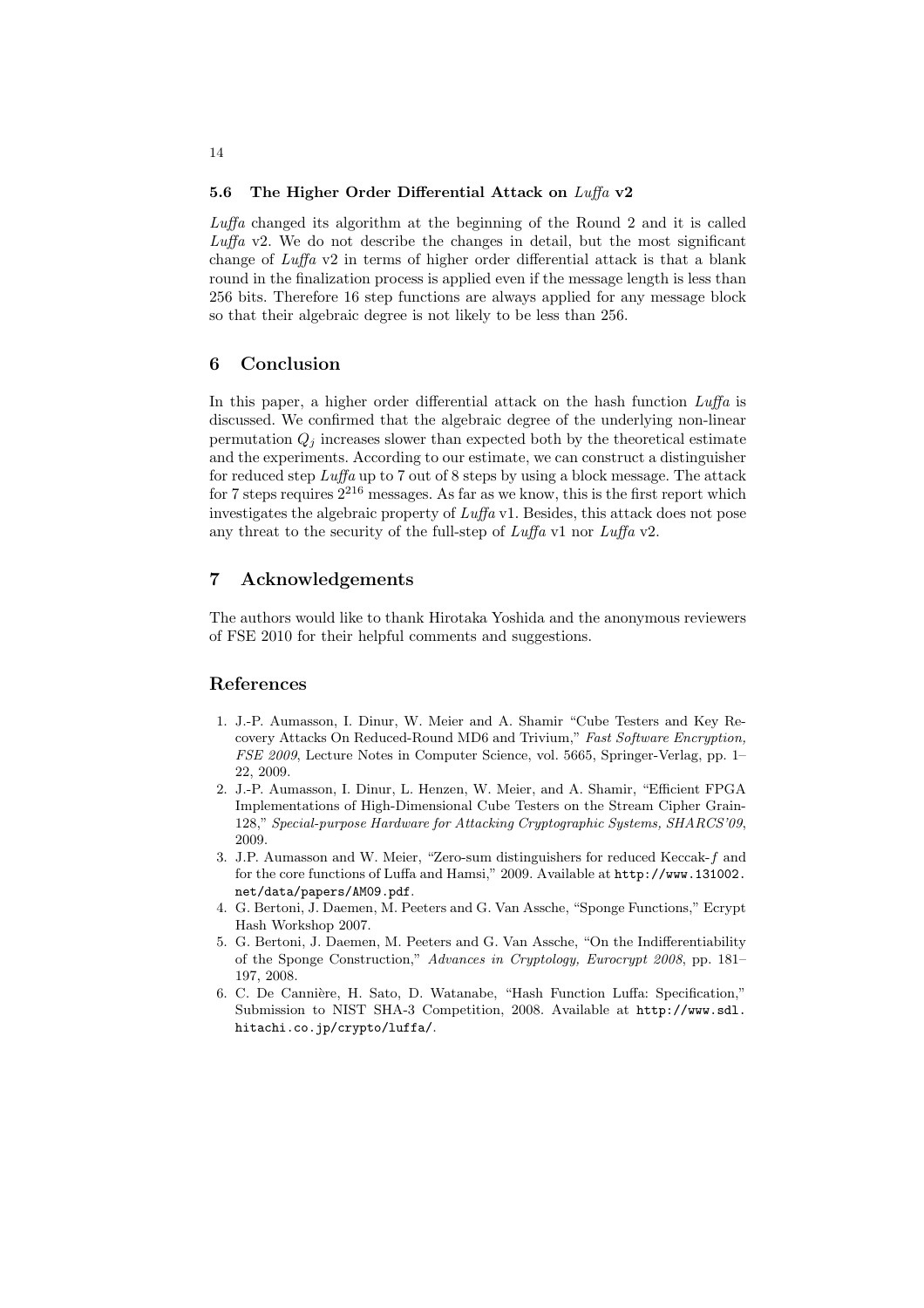- 7. C. De Cannière, H. Sato, D. Watanabe, "Hash Function Luffa: Supporting Document," Submission to NIST SHA-3 Competition, 2008. Available at http://www. sdl.hitachi.co.jp/crypto/luffa/.
- 8. J. Daemen, L. Knudsen, V. Rijmen, "The Block Cipher Square," Fast Software Encryption, FSE'97," Lecture Notes in Computer Science, LNCS 1267, Springer-Verlag, pp. 149–165, 1997.
- 9. I. Dinur and A. Shamir, "Cube Attacks on Tweakable Black Box Polynomials," Cryptology ePrint Archive, Report 2008/385.
- 10. L. R. Knudsen, "Truncated and Higher Order Differentials," Fast Software Encryption, FSE '94, Lecture Note in Computer Science vol. 1008, pp. 196–211, Springer-Verlag, 1994.
- 11. X. Lai, "Higher order derivatives and differential cryptanalysis," Proc. Symposium on Communication, Coding and Cryptography, pp. 227–233, Kluwer Academic Publishers, 1994.
- 12. National Institute of Standards and Technology, "Secure Hash Standard (SHS)," FIPS 180-2, 2002.
- 13. National Institute of Standards and Technology, cryptographic hash project, http: //csrc.nist.gov/groups/ST/hash/index.html.

# A Recurrence Relations

The symbol "∼" means the simplification of the expression which (is considered) preserves the algebraic degree.

#### **A.1** Recurrence Relation of  $\eta_l^{(r)}$ l

$$
\eta_l^{(r)} = x_{1,l}^{(r)} + x_{2,l}^{(r)} + x_{0,l}^{(r)} x_{1,l}^{(r)}
$$
\n
$$
\sim x_{0,l}^{(r)} x_{1,l}^{(r)}
$$
\n
$$
= (\xi_{0,l}^{(r-1)} + \eta_l^{(r-1)} x_{3,l}^{(r-1)}) (\xi_{1,l}^{(r-1)} + \eta_l^{(r-1)} x_{3,l}^{(r-1)})
$$
\n
$$
= \xi_{0,l}^{(r-1)} \xi_{1,l}^{(r-1)} + (\xi_{0,l}^{(r-1)} + \xi_{1,l}^{(r-1)} + 1) \eta_l^{(r-1)} x_{3,l}^{(r-1)}
$$
\n
$$
\sim \xi_{0,l}^{(r-1)} \xi_{1,l}^{(r-1)} + (\xi_{0,l}^{(r-1)} + \xi_{1,l}^{(r-1)}) \eta_l^{(r-1)} x_{3,l}^{(r-1)}.
$$
\n(13)

#### **A.2** Recurrence Relation of  $\xi_{k,l}^{(r)}$  $k, l$

$$
\xi_{0,l}^{(r)} = \xi_{0,0}^{(r)} + \xi_{0,1}^{(r)} + \xi_{0,2}^{(r)} \sim \xi_{0,2}^{(r)} = x_{0,l}^{(r)} x_{1,l}^{(r)} = \eta_l^{(r)}.
$$
\n(14)

$$
\xi_{1,l}^{(r)} = \xi_{1,0}^{(r)} + \xi_{1,1}^{(r)} + \xi_{1,2}^{(r)}
$$
\n
$$
\sim \xi_{1,2}^{(r)}
$$
\n
$$
= x_{0,l}^{(r)} x_{1,l}^{(r)} + x_{0,l}^{(r)} x_{2,l}^{(r)}
$$
\n
$$
= (\xi_{1,l}^{(r-1)} + \xi_{2,l}^{(r-1)}) (\xi_{0,l}^{(r-1)} + \eta_{l}^{(r-1)} x_{3,l}^{(r-1)}).
$$
\n(15)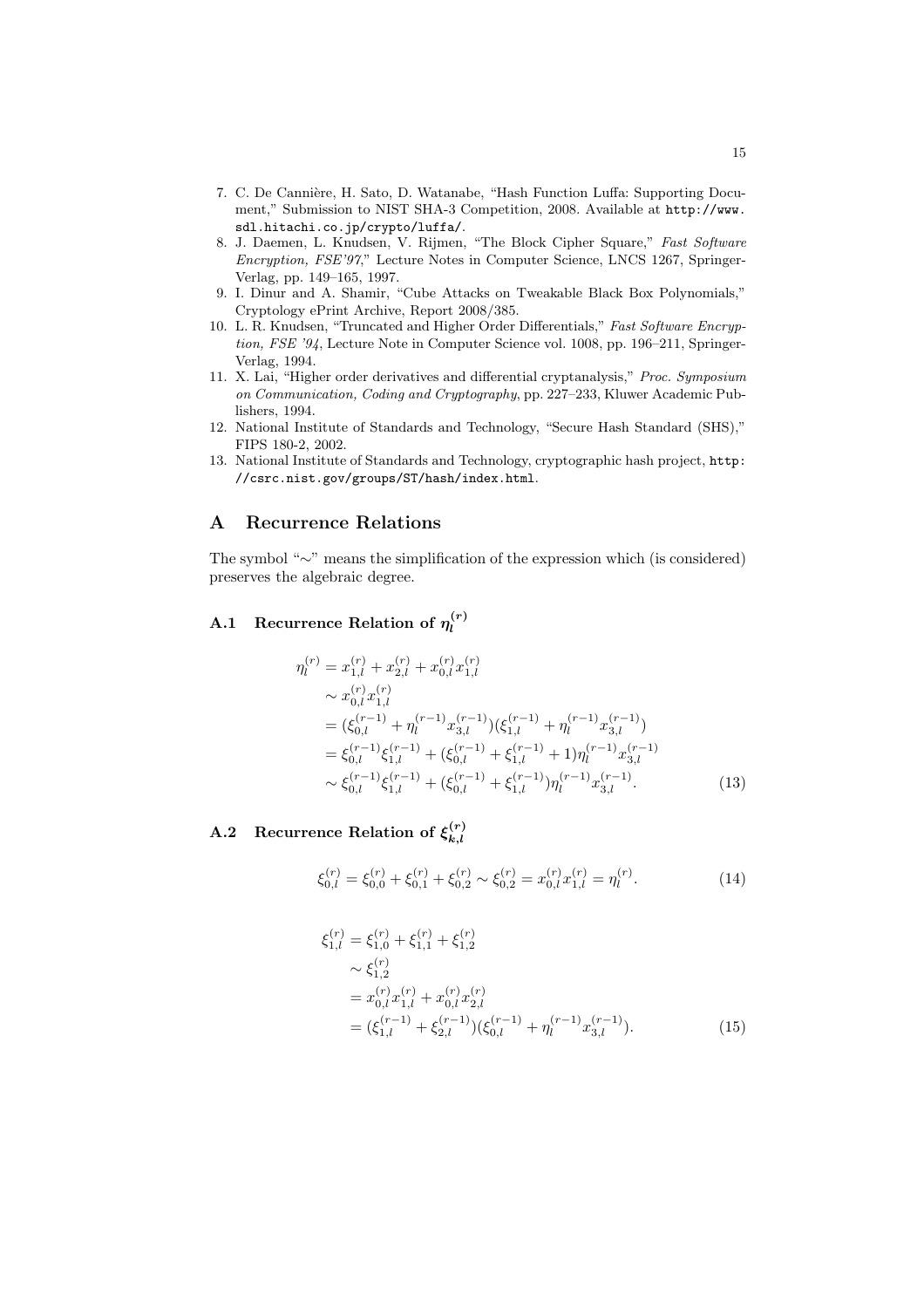$$
\xi_{2,l}^{(r)} = \xi_{2,0}^{(r)} + \xi_{2,1}^{(r)} \sim \xi_{2,1}^{(r)} = x_{1,l}^{(r)} = \xi_{1,l}^{(r-1)} + \eta_l^{(r-1)} x_{3,l}^{(r-1)}.
$$
 (16)

$$
\xi_{3,l,2}^{(r)} = (x_{0,l}^{(r)} + x_{2,l}^{(r)}) x_{1,l}^{(r)}
$$
  
= 
$$
(\xi_{0,l}^{(r-1)} + \xi_{2,l}^{(r-1)}) (\xi_{1,l}^{(r-1)} + \eta_l^{(r-1)} x_{3,l}^{(r-1)}).
$$
 (17)

$$
\xi_{3,l,3}^{(r)} = x_{0,l}^{(r)} x_{1,l}^{(r)} x_{2,l}^{(r)}
$$
\n
$$
= (\xi_{0,l}^{(r-1)} + \eta_l^{(r-1)} x_{3,l}^{(r-1)}) (\xi_{1,l}^{(r-1)} + \eta_l^{(r-1)} x_{3,l}^{(r-1)}) (\xi_{2,l}^{(r-1)} + \eta_l^{(r-1)} x_{3,l}^{(r-1)})
$$
\n
$$
\sim \xi_{0,l}^{(r-1)} \xi_{1,l}^{(r-1)} \xi_{2,l}^{(r-1)}
$$
\n
$$
+ (\xi_{0,l}^{(r-1)} \xi_{1,l}^{(r-1)} + \xi_{0,l}^{(r-1)} \xi_{2,l}^{(r-1)} + \xi_{1,l}^{(r-1)} \xi_{2,l}^{(r-1)}) \eta_l^{(r-1)} x_{3,l}^{(r-1)}.
$$
\n(18)

#### **A.3** Recurrence Relation of  $x_{k,l}^{(r)}$  $_{k,l}$

$$
x_{0,l}^{(r)} = \xi_{0,0}^{(r-1)} + \xi_{0,1}^{(r-1)} + \xi_{0,2}^{(r-1)} + \eta_l^{(r-1)} x_{3,l}^{(r-1)}
$$
  
\n
$$
\sim \xi_{0,2}^{(r-1)} + \eta_l^{(r-1)} x_{3,l}^{(r-1)}
$$
  
\n
$$
= x_{0,l}^{(r-1)} x_{1,l}^{(r-1)} + \eta_l^{(r-1)} x_{3,l}^{(r-1)}
$$
  
\n
$$
= (\xi_{0,l}^{(r-2)} + \eta_l^{(r-2)} x_{3,l}^{(r-2)}) (\xi_{1,l}^{(r-2)} + \eta_l^{(r-2)} x_{3,l}^{(r-2)}) + \eta_l^{(r-1)} x_{3,l}^{(r-1)}
$$
  
\n
$$
\sim \xi_{0,l}^{(r-2)} \xi_{1,l}^{(r-2)} + \eta_l^{(r-1)} x_{3,l}^{(r-1)}.
$$
\n(19)

$$
x_{1,l}^{(r)} = \xi_{1,0}^{(r-1)} + \xi_{1,1}^{(r-1)} + \xi_{1,2}^{(r-1)} + \eta_l^{(r-1)} x_{3,l}^{(r-1)}
$$
  
\n
$$
\sim \xi_{1,2}^{(r-1)} + \eta_l^{(r-1)} x_{3,l}^{(r-1)}
$$
  
\n
$$
= x_{0,l}^{(r-1)} x_{1,l}^{(r-1)} + x_{0,l}^{(r-1)} x_{2,l}^{(r-1)} + \eta_l^{(r-1)} x_{3,l}^{(r-1)}
$$
  
\n
$$
\sim \xi_{0,l}^{(r-2)} (\xi_{1,l}^{(r-2)} + \xi_{2,l}^{(r-2)}) + \eta_l^{(r-1)} x_{3,l}^{(r-1)}.
$$
 (20)

$$
x_{2,l}^{(r)} = \xi_{2,0}^{(r-1)} + \xi_{2,1}^{(r-1)} + \eta_l^{(r-1)} x_{3,l}^{(r-1)} \sim \eta_l^{(r-1)} x_{3,l}^{(r-1)}.
$$
 (21)